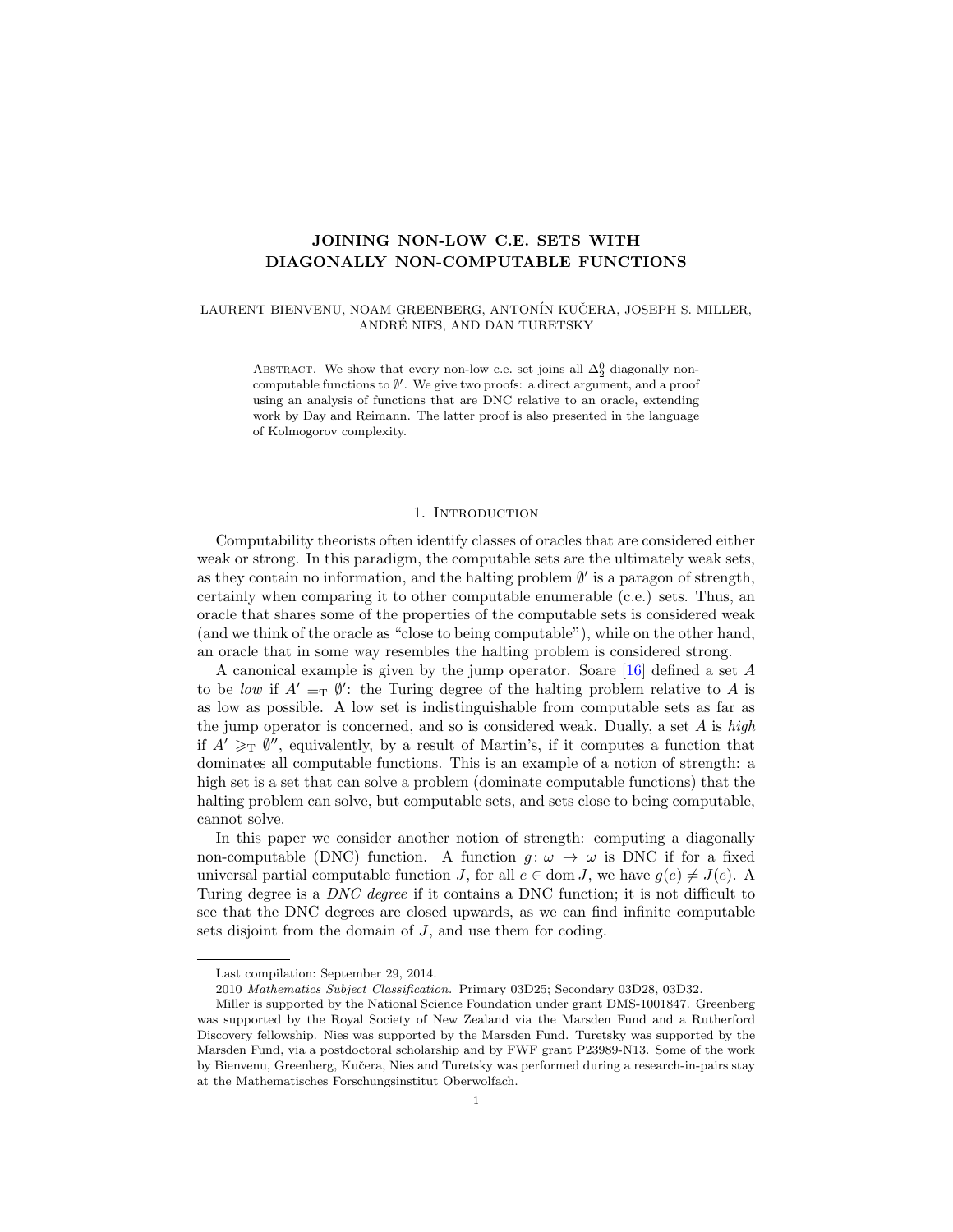<span id="page-1-2"></span>Certainly the Turing degree  $0'$  of the halting problem is a DNC degree, since  $\emptyset'$  can tell whether  $e \in \text{dom } J$  or not. The study of DNC degrees (started by Jockusch in [\[6\]](#page-10-0)) was originally motivated by their coincidence with those degrees that can compute a *fixed-point-free* function, a function f such that  $W_{f(e)} \neq W_e$  for all e. Thus, the recursion theorem shows that computable sets do not have DNC degree. Another important aspect of DNC degrees is that they are a superclass of a more restrictive notion of oracular strength, that of having PA degree. For the connection, we mention that a Turing degree is a PA degree if and only if it contains a *DNC set*, i.e., a  $\{0, 1\}$ -valued DNC function.

Often, notions of strength and weakness that measure different aspects of computational power do not cohere. For example, there is a low PA degree; this degree is weak in one sense and strong in another. Thus, it is interesting when we observe meaningful interactions between notions of strength, in particular when these interactions involve Turing reducibility. In this way, we make a connection between relative and absolute notions of strength and weakness. This is certainly the case when considering how PA and DNC degrees interact with the c.e. sets. As a first example, in contrast with the low PA degree mentioned above, Arslanov [\[1\]](#page-10-1) showed that among the c.e. degrees, only the top one  $0'$  is a DNC degree. This was extended to the *n*-REA hierarchy in  $[7]$ , see also  $[17]$ .

On the other hand,  $\Delta_2^0$  DNC degrees resemble  $\mathbf{0}'$  also in that each of them lies above a nonzero c.e. degree  $([10],[11])$  $([10],[11])$  $([10],[11])$  $([10],[11])$  $([10],[11])$ . The methods that are behind this phenomenon provide an alternative approach (priority-free) to a solution to Post's problem and some other finite injury priority constructions. The basic idea is to guarantee some properties of a c.e. set by properties of some set of PA degree in which the c.e. set is coded. Incompleteness and avoiding an upper cone are illustrative examples. However, in some aspects,  $\Delta_2^0$  PA degrees are limited compared to all PA degrees. For example, there is no minimal pair of  $\Delta_2^0$  PA (or even DNC) degrees [\[11\]](#page-10-4). Oracles slightly stronger than  $\emptyset'$  are required to construct minimal pairs of PA degrees; in  $[11]$  it was shown that  $\mathbf{0}'$  is the greatest lower bound of the set of joins of minimal pairs of PA degrees.

All of this led to a question whether given an incomplete c.e. set A there is a PA set X, or more generally, a DNC function f, such that  $A \leq_T X \leq_T \emptyset'$ , or  $A \leq_T f \leq_T \emptyset'$ . In other words, can the incompleteness of a c.e set A be witnessed by an incomplete  $\Delta_2^0$  PA set or DNC function? And if not, which incomplete c.e. sets have this property?

A negative answer for the first question was given by Kučera and Slaman (unpublished), who constructed an incomplete c.e. set that joins all  $\Delta^0_2$  DNC functions to  $\emptyset'$ . Their proof used the  $\emptyset^{(3)}$ -priority method. The focus thus turns to the characterization of c.e. degrees with that property. Recently, Day and Reimann [\[3\]](#page-10-5) solved the problem for the class of PA degrees.

<span id="page-1-1"></span>Theorem 1.1 (Day and Reimann). A c.e. set A is low if and only if A is computable from an incomplete,  $\Delta_2^0$  PA degree.

By the low basis theorem, every low c.e. set is computable from a low PA degree, and so the dichotomy is sharp. We extend their result to the wider class of diagonally non-computable functions.

<span id="page-1-0"></span>**Theorem 1.2.** If A is a non-low c.e. set and f is a  $\Delta_2^0$  diagonally non-computable function, then  $\emptyset' \leqslant_{\mathrm{T}} A \oplus f$ .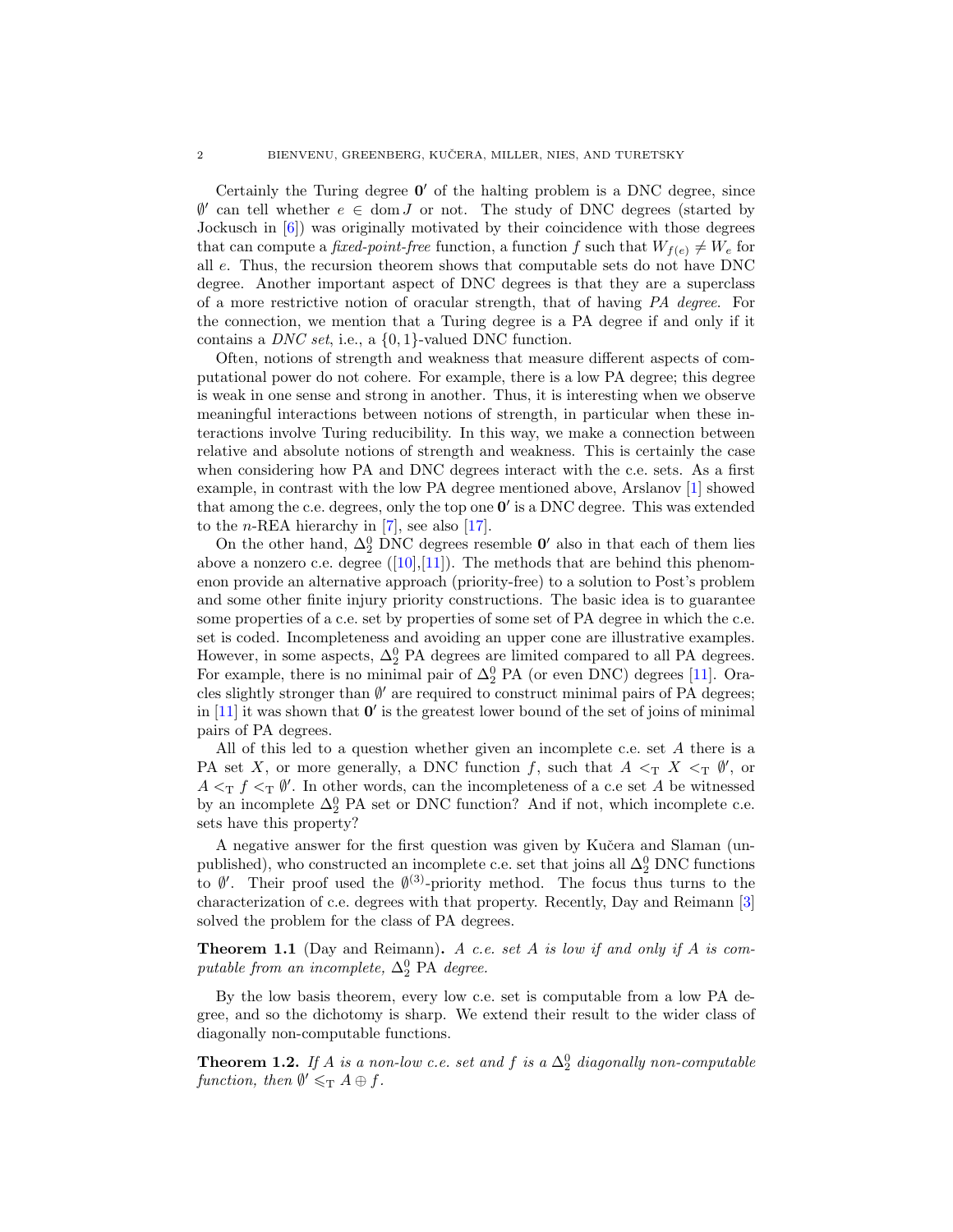This result can be thought of another version of Arslanov's completeness criterion. The criterion says that being c.e. and being DNC are mutually exclusive properties; the theorem states that when non-lowness is added, these properties are complementary. Another interpretation of this theorem is that relativizing to a  $\Delta_2^0$ DNC function  $f$  eliminates the difference between all non-low c.e. degrees; to  $f$ , they all look like  $0'$ .

Theorem [1.2](#page-1-0) gives the solution of the problem mentioned above for DNC degrees.

**Corollary 1.3.** A c.e. set A is low if and only if A is computable from an incomplete,  $\Delta_2^0$  diagonally non-computable function.

The corollary is also of interest because very few characterizations of lowness are known, even among the c.e. degrees.

A weak version of Theorem [1.2](#page-1-0) was first proved by Bienvenu, Greenberg, Kučera, Nies and Turetsky during a stay at the mathematics research institute in Oberwolfach (see Theorem [4.5\)](#page-10-6). They gave two arguments: a direct one, and one using Kolmogorov complexity. Miller then proved Theorem [1.2.](#page-1-0) Kučera then found how to adapt the direct argument to prove the theorem. Below, we give both proofs, and also give a third proof, similar to the first, but which uses Kolmogorov complexity.

We note that all proofs are uniform: effectively, given a c.e. index for a non-low c.e. set A, and a  $\Delta_2^0$  index for a DNC function f, we can compute an index of a Turing functional  $\Psi$  such that  $\emptyset' = \Psi(A, f)$ .

1.1. Definitions and notation. Some of the following definitions were also given in the introduction.

We fix a universal partial computable function J. The most common definition of J is  $J(e) = \varphi_e(e)$ , where  $\langle \varphi_e \rangle$  is an acceptable enumeration of all partial computable functions. What is important is the acceptability of J: for every partial computable function  $\psi$  there is an injective, total computable function  $\alpha$  such that  $\psi = J \circ \alpha$ . An index for  $\alpha$  is obtained effectively from an index for  $\psi$ .

A function  $f \in \omega^{\omega}$  is *diagonally non-computable* if for all  $e \in \text{dom } J$  we have  $f(e) \neq J(e)$ . The class of diagonally non-computable functions is denoted DNC. We say that a set  $D \in 2^{\omega}$  has DNC-degree if D computes a diagonally non-computable function.

All of these notions can be relativized to an oracle. For an oracle A, we fix a universal A-partial computable function  $J^A$ . A function f is DNC relative to A if  $f(e) \neq J^A(e)$  for all  $e \in \text{dom } J^A$ . We identify J with  $J^{\emptyset}$ .

For any set A, we let  $A' = \text{dom } J^A$ . This is a universal A-c.e. set. A c.e. set A is low if  $A' \equiv_{\mathrm{T}} \emptyset'$ .

We let  $DNC_2 = DNC \cap 2^{\omega}$ . This is the collection of DNC functions with values in  $\{0, 1\}$ . Recall that a  $\Pi_1^0$  class is an effectively closed subset of  $2^{\omega}$ —the collection of infinite paths of a computable tree  $T \subseteq 2^{<\omega}$ . The class DNC<sub>2</sub> is a  $\Pi_1^0$  class. A set  $A \in 2^{\omega}$  has PA *degree* if every nonempty  $\Pi_1^0$  class contains an A-computable element. There are several equivalent definitions of PA degrees: a set A has PA degree if and only if it computes a consistent completion of Peano arithmetic, if and only if it computes some  $DNC<sub>2</sub>$  set.

If f and g are natural-valued functions, then we write  $f \leqslant^+ g$  if for some constant c we have  $f(x) \leq g(x) + c$  for all x in the common domain of f and g. We write  $f = g$  if  $f \leqslant^+ g$  and  $g \leqslant^+ f$ .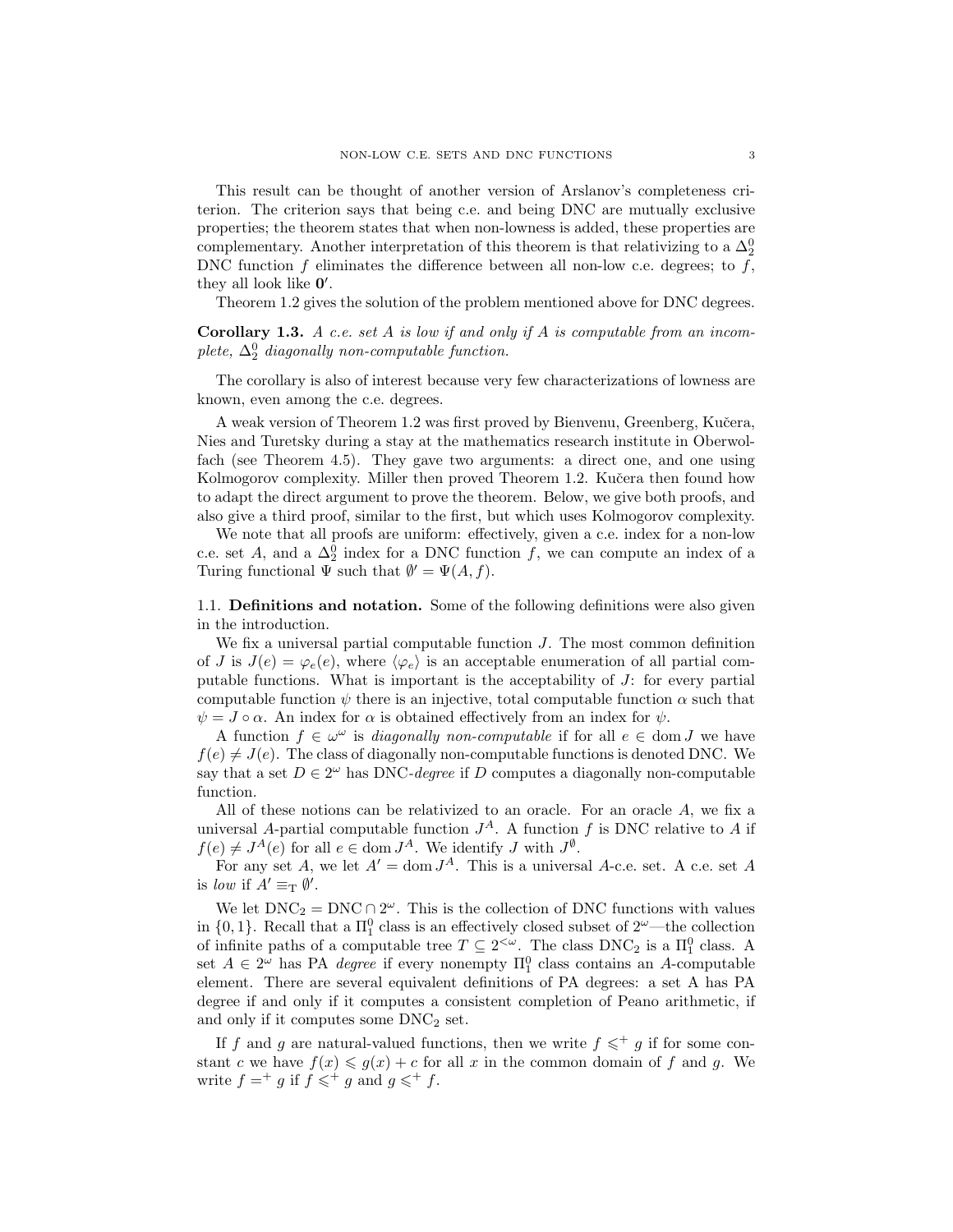<span id="page-3-3"></span>From algorithmic randomness we use the notion of prefix-free Kolmogorov complexity  $K$  (we sometimes drop the term "prefix-free" for concision). We denote a universal prefix-free machine by U, and a universal oracle prefix-free machine by  $\mathbb{U}^Z$ . A set  $Z \in 2^\omega$  is 1-random if and only if  $K(Z \restriction_n) \geq \dagger n$ , where  $Z \restriction_n$  denotes the prefix of  $Z$  of length  $n$ .

We use Lachlan's square bracket convention for evaluating compound expressions at a given stage. For example, if  $\langle A_s \rangle$  is an effective enumeration of a c.e. set A and  $K_s^Z$  denotes the stage s-approximation of oracle prefix-free complexity  $K^Z$ , then we write  $K^A[s]$  for  $K_s^{A_s}$ .

## 2. Relatively DNC degrees

<span id="page-3-2"></span>Using work by Day and Miller [\[2\]](#page-10-7) that connects Levin's neutral measures to PA degrees, Day and Reimann [\[3\]](#page-10-5) proved the following surprising theorem.

<span id="page-3-0"></span>**Theorem 2.1** (Day and Reimann). Suppose that  $X \in 2^{\omega}$  has PA degree and that C is a c.e. set. Then either  $X \oplus C \geq_T \emptyset'$ , or  $X \geq_T C$ .

Later, Kučera and independently Miller found direct proofs of this theorem. We give one such proof.

*Proof.* Fix effective enumerations  $\langle \emptyset'_s \rangle$  and  $\langle C_s \rangle$  of  $\emptyset'$  and of C. We let A be the set of pairs  $(e, i)$  of numbers such that e enters  $\emptyset'$ , and if i enters C, it does not do so at an earlier stage. That is,  $(e, i) \in A$  if there is a stage s such that  $e \in \emptyset_s$  but  $i \notin C_{s-1}$ . Let B be the set of pairs  $(e, i)$  such that for some  $s, i \in C_s$  but  $e \notin \emptyset'_{s}$ . The sets A and B are disjoint c.e. sets. Sets of PA degree compute separators for disjoint c.e. sets: there is a set  $E \leq T X$  that contains B and is disjoint from A. There are two cases.

Case 1. Assume that there is an  $e \notin \emptyset'$  such that for all  $i \notin C$  we have  $(e, i) \notin E$ . Then  $i \in C$  if and only if  $(e, i) \in E$ , so  $E \geq_T C$ , indeed  $E \geq_m C$ .

Case 2. Otherwise, for all  $e \notin \emptyset'$ , there is an  $i \notin C$  such that  $(e, i) \in E$ . Note that if  $e \in \emptyset'$  and  $i \notin C$ , then  $(e, i) \in A$  and so  $(e, i) \notin E$ . So we can enumerate  $\omega \setminus \emptyset'$ with oracle  $E \oplus C$  by searching for  $e \in \omega$  and  $i \notin C$  such that  $(e, i) \in E$ . Therefore,  $E \oplus C \geqslant_T \emptyset'$ .

As we noted in the proof, in Case 1 we actually get  $E \geqslant_m C$ . If  $X \in \text{DNC}_2$  then for any pair A, B of disjoint c.e. sets there is a separator  $E(E \supseteq B$  and  $E \cap A = \emptyset$ ) that is many-one reducible to  $X$ . For we can find an injective computable function  $\alpha$  such that  $J(\alpha(n)) = 1$  if  $n \in A$  and  $J(\alpha(n)) = 0$  if  $n \in B$ ; we let  $E = \alpha^{-1}X$ . Thus, we get:

Porism 2.2. If  $X \in \text{DNC}_2$  and C is c.e., then either  $X \oplus C \geq_T \emptyset'$  or  $X \geq_m C$ . In particular, if X is Turing incomplete and  $X \geq_T C$  then  $X \geq_m C$ .

Day and Reimann gave the following corollary of their theorem.

<span id="page-3-1"></span>**Theorem 2.3** (Day and Reimann). Assume that  $X$  has PA degree and  $C$  is a c.e. set. Either  $X \oplus C \geq_T \emptyset'$  or X has PA degree relative to C.

*Proof.* Apply Theorem [2.1](#page-3-0) to X and C. If  $X \oplus C \geq_T \emptyset'$ , we are done. Otherwise,  $X \geq_T C$  and  $X \not\geq_T \emptyset'$ . The  $\Pi_1^0$  class of pairs of sets  $(A, B)$  such that  $A \in \text{DNC}_2$ and  $B \in \text{DNC}_2(A)$  is nonempty, and so we can find a  $Y \leq_T X$  of PA degree such that X has PA degree relative to Y (this argument was noted by Simpson  $[15,$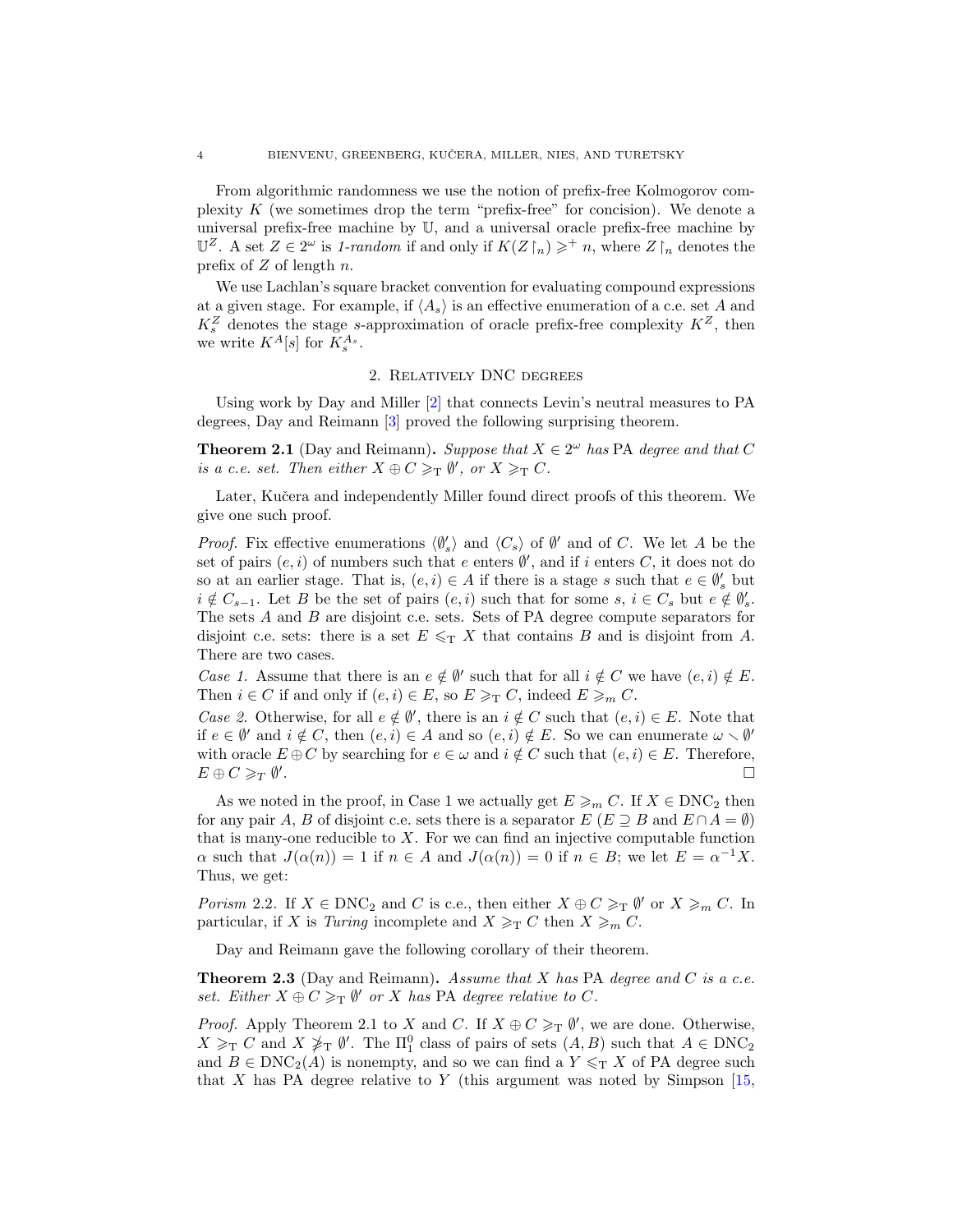<span id="page-4-2"></span>Theorem 6.5]). Since  $X \geq_T Y$ ,  $Y \oplus C \leq_T X$  and so  $Y \oplus C \not\geq_T \emptyset'$ . Applying Theorem [2.1](#page-3-0) to Y and C gives  $Y \geq_T C$ . Therefore, X has PA degree relative to  $C$ .

We cannot replace the condition that  $X$  has PA degree in Theorem [2.1](#page-3-0) with the weaker assumption that  $X$  has DNC degree. To see this, we recall that every 1-random set has DNC degree.

<span id="page-4-0"></span>**Proposition 2.4** (Kučera [\[9\]](#page-10-9)). Every 1-random set computes a DNC function.

Proof. It is convenient to fix an effective bijection between strings and natural numbers: identify  $\sigma \in 2^{<\omega}$  with  $n \in \omega$  if  $1\sigma$  is the binary expansion of  $n+1$ . Let X be 1-random and define  $g(n) = X \upharpoonright n$ .

If  $g(n) = J(n)$ , then  $K(X \upharpoonright n) = ^+ K(g(n)) = K(J(n)) \leq^+ K(n) \leq^+ 2 \log(n)$ , where the constant does not depend on  $n$ . So the fact that  $X$  is 1-random implies that  $q(n) \neq J(n)$  for all but finitely many n. By changing at most finitely many values of g, we get an X-computable DNC function.  $\square$ 

Now let C be a low c.e. set that is not K-trivial (for K-triviality see [\[4\]](#page-10-10) or [\[12\]](#page-10-11)). For example, one can take a low c.e. set that is not superlow; all  $K$ -trivial sets are superlow (Nies  $[13]$ ). By the low basis theorem relative to C, there is a 1-random set Z such that  $Z \oplus C$  is low. So  $Z \oplus C \not\geq_T \emptyset'$ , and by Proposition [2.4,](#page-4-0) Z has DNC degree. However,  $Z \nless_{\mathrm{T}} C$ , because a c.e. set computable from an incomplete random set must be K-trivial (Hirschfeldt, Nies and Stephan [\[5\]](#page-10-13)). Therefore, we see that in Theorem [2.1](#page-3-0) we cannot replace PA with DNC. Overall, the low sets that are not K-trivial form an interesting "grey zone": they are joined to  $0'$  by some but not all  $\Delta_2^0$  random degrees. On the other hand, every c.e. degree is low-cuppable in the  $\Delta_2^0$  degrees, and so by relativizing the low basis theorem, is also PA-cuppable.

Note, however, that the application above of the relativized low basis theorem yielded a set that is random relative to  $C$ , and so has DNC degree relative to  $C$ . This is necessary, because in Theorem [2.3](#page-3-1) we can replace PA by DNC.

<span id="page-4-1"></span>**Theorem 2.5.** Assume that  $X \in 2^{\omega}$  has DNC degree and that C is a c.e. set. Then either  $X \oplus C \geq_T \emptyset'$  or X has DNC degree relative to C.

The same theorem with 1-random instead of PA or DNC was proved by Hirschfeldt, Nies and Stephan [\[5\]](#page-10-13).

*Proof.* Let  $g: \omega \to \omega$  be an X-computable DNC function. By the recursion theorem, we may assume that we control the values of the diagonal function  $J$  at a computable sequence of positions  ${k_{n,m}}_{n,m\in\omega}$ . That is, we define an auxiliary partial computable function  $h$ , and by the recursion theorem we obtain an index for a total injective computable function  $\alpha$  such that  $h = J \circ \alpha$ . We let  $k_{n,m} = \alpha(n,m)$ , and instead of saying that we define  $h(n, m)$  we say that we define  $J(k_{n,m})$ .

If n enters  $\emptyset'$  at stage s, then let

$$
J(k_{n,m}) = J_s^{C_s}(m),
$$

for each  $m \leq s$  such that  $J_s^{C_s}(k_{n,m})$  converges. If there is an n such that the function  $m \mapsto g(k_{n,m})$  is a DNC function relative to C, then we are done. If not, define  $f \leq_T X \oplus C$  by letting  $f(n)$  be the least stage s such that for some  $m \leq s$ ,  $g(k_{n,m}) = J_s^{C_s}(m)$  via a C-correct computation. By assumption, f is total.

Suppose that  $n \in \emptyset'$ ; say n enters  $\emptyset'$  at stage t. Let m witness that  $f(n) = s$ . If  $t \geq s$  then  $g(k_{n,m}) = J^{C}(m) = J(k_{n,m})$ , contradicting the fact that g is a DNC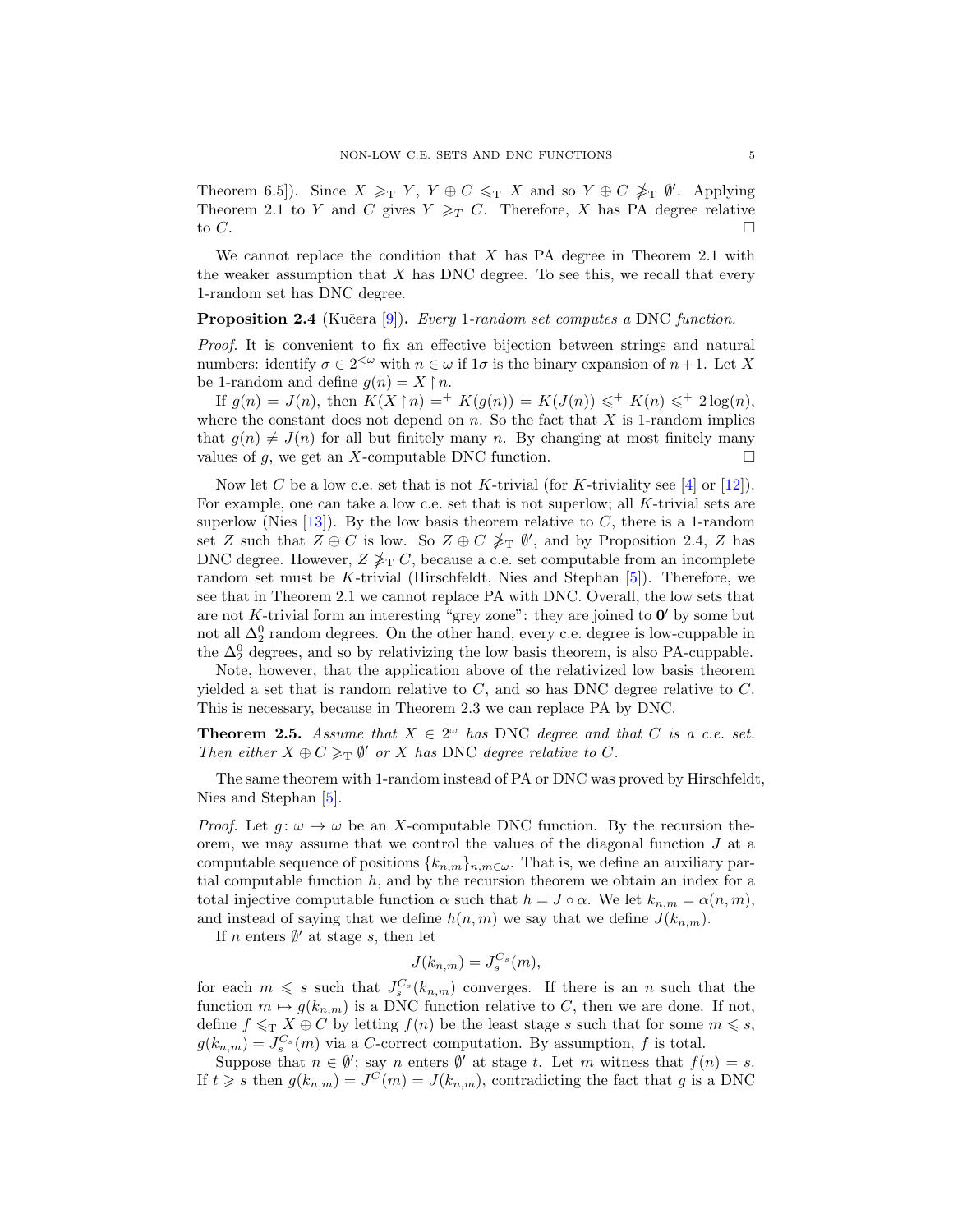<span id="page-5-2"></span>function. Thus, f dominates the settling-time function for  $\emptyset'$ , and so  $\emptyset' \leq_T f \leq_T$  $X \oplus C.$ 

The proof of Theorem [2.5](#page-4-1) could be used, with only superficial modification, to give a direct proof of Theorem [2.3.](#page-3-1) We also note that Theorem [2.5](#page-4-1) directly implies Arslanov's completeness criterion.

**Corollary 2.6** (Arslanov [\[1\]](#page-10-1)). If D is a c.e. set of DNC degree, then  $D \equiv_{\text{T}} \emptyset'$ .

*Proof.* No set has DNC degree relative to itself, so by Theorem [2.5,](#page-4-1)  $D \equiv_T D \oplus D \geq_T$  $\emptyset'$ .

Day and Reimann noticed that Theorem [2.3,](#page-3-1) together with a relativized version of Arslanov's completeness criterion, shows that every non-low c.e. set joins every  $\Delta_2^0$  set of PA degree to  $\emptyset'$ , and thus proved their Theorem [1.1.](#page-1-1) The same argument holds if we replace PA by DNC.

First proof of Theorem [1.2.](#page-1-0) Let C be a c.e. set, let  $X \leq_T \emptyset'$  have DNC degree, and suppose that  $\emptyset' \nleq T X \oplus C$ . By Theorem [2.5,](#page-4-1) X has DNC degree relative to C. Since  $X \leq_T \emptyset'$ ,  $\emptyset'$  has DNC degree relative to C. Since  $\emptyset'$  is c.e. relative to C, the relativization to C of Arslanov's completeness criterion gives

$$
\emptyset' \equiv_{\mathrm{T}} \emptyset' \oplus C \geqslant_{\mathrm{T}} C',
$$

i.e., C is low.

The proof used Arslanov's completeness criterion to show that if  $X \in \Delta_2^0$  has DNC degree relative to a  $\Delta_2^0$  set A then A is low. We note that the assumption that A be  $\Delta_2^0$  is not necessary. Recall that a set A is *generalized low* (denoted GL<sub>1</sub>) if  $A' \equiv_{\mathrm{T}} A \oplus \emptyset'$ . That is, if when considering the join with  $\emptyset'$ , the Turing jump of A has lowest degree possible. A  $\Delta_2^0$  set is generalized low if and only if it is low.

By relativizing Arslanov's completeness criterion, we get the following:

<span id="page-5-0"></span>**Proposition 2.7.** If some  $X \in \Delta_2^0$  has DNC degree relative to a set  $A \in 2^\omega$ , then A is generalized low.

*Proof.*  $A \oplus \emptyset'$  computes X (since X is  $\Delta_2^0$ ), which has DNC degree relative to A. Thus,  $A \oplus \emptyset'$  has itself DNC degree relative to A. But  $A \oplus \emptyset'$  is also c.e. relative to A. By Arslanov's completeness criterion relativized to A, we get  $A \oplus \emptyset' \geq_T A'$ .  $\Box$ 

Nies, Stephan and Terwijn [\[14\]](#page-10-14) showed that Proposition [2.7](#page-5-0) holds if we assume that  $X$  is random relative to  $A$ .

#### 3. A direct argument

<span id="page-5-1"></span>We give a proof of Theorem [1.2](#page-1-0) by direct construction. Let A be a non-low c.e. set, and let f be a  $\Delta_2^0$  DNC function; let  $\langle A_s \rangle$  be an effective enumeration of A, with  $A_s \neq A_{s+1}$  for all s. Let  $\langle f_s \rangle$  be a computable approximation for f. Also let  $\langle \emptyset_s' \rangle$  be an effective enumeration of  $\emptyset'.$ 

To show that  $\emptyset'$  is reducible to  $A \oplus f$ , we need to enumerate, with oracle  $A \oplus f$ , the complement of  $\emptyset'$ ; we build a c.e. operator (also known as an enumeration functional) Θ for this task. Technically, this is a c.e. set of *axioms*, which will be triples of the form  $(\sigma, (a, b); e)$  with the intended interpretation that if  $\sigma \prec A$  and  $f(a) = b$  then  $e \in \Theta(A, f)$ . So formally, we let  $\Theta(A, f)$  be the collection of numbers e for which there are  $\sigma \prec A$  and  $a \prec \omega$  such that  $(\sigma,(a,f(a));e) \in \Theta$ . Thus,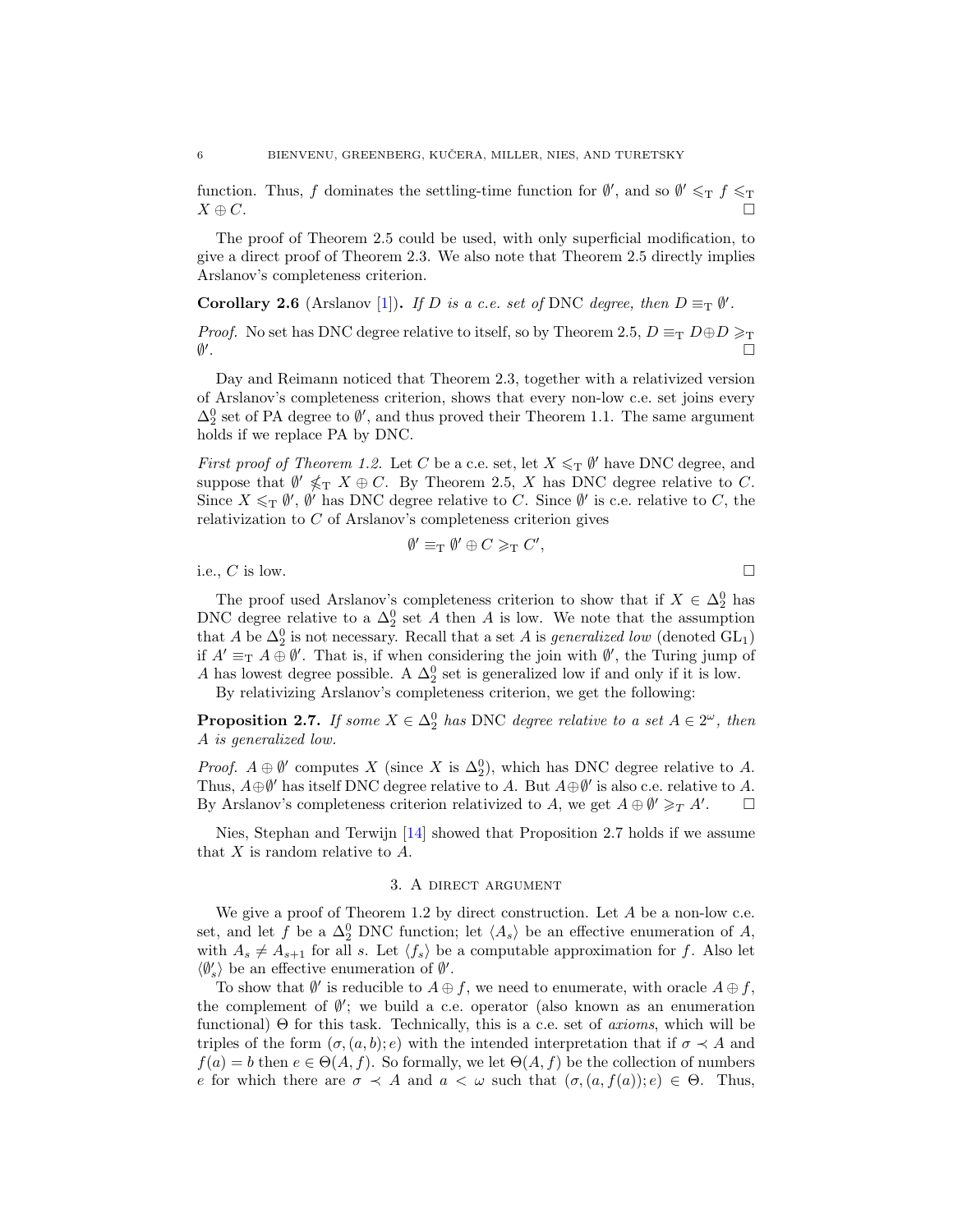$\Theta(A, f)$  is a set c.e. in  $A \oplus f$ , and we intend it to equal the complement of  $\emptyset'$ . We let  $\Theta_s$  be the collection of axioms enumerated into  $\Theta$  by the end of stage s. At stage s we only enumerate into  $\Theta$  axioms that pertain to  $A_s$  and  $f_s$ ; if  $(\sigma, (a, b); e)$ is enumerated into  $\Theta$  at stage s, then  $\sigma \prec A_s$  and  $f_s(a) = b$ . We say that we enumerate e into  $\Theta(A, f)[s]$  with A-use  $|\sigma|$  and f-use  $\{a\}$ .

The very basic plan is the following. While a number  $e$  is not in  $\emptyset'$ , at various stages s we will want to enumerate e into  $\Theta(A, f)$ . Of course, sometimes this will be done and then at a later stage  $t, e$  will enter  $\emptyset'$ ; we then need to undo the enumeration we made at stage s. In other words, we need to ensure that either A disagrees with  $A_s$  or f disagrees with  $f_s$  on the use of that enumeration. We have one way of forcing such a difference for f: if the f-use of the axiom is  $\{a\}$ , then we can set  $J(a) = f_s(a)$ . Each such input a must correspond to only one stage  $s < t$ . We do not have to worry about every stage  $s < t$ , only about those stages  $s < t$  for which  $A_s$  agrees with  $A_t$  up to the A-use, and of course, only about stages  $s < t$  at which we enumerated e into  $\Theta(A, f)$ .

For every stage s, let  $w_s$  be the least number in  $A_s \setminus A_{s-1}$ . At stage s we see that previous versions  $A_r$  of A were mistaken about  $A\upharpoonright_{w_s+1}$ . Hence at stage s we are only willing to commit to guessing that  $A\upharpoonright_{w_s+1}$  is an initial segment of A. The stage s seems to be true at a later stage  $t > s$  if that guess was not yet found to be incorrect by stage t: if  $A_s \upharpoonright_{w_s} = A_t \upharpoonright_{w_s}$ . We note that if  $r < s < t$  and r seems true at stage t, then r seems true at stage s as well. A stage s is true if  $A_s \upharpoonright_{w_s} = A \upharpoonright_{w_s}$ ; there are infinitely many true stages.

We will only enumerate e into  $\Theta(A, f)[s]$  if  $e \notin \Theta_{s-1}(A_s, f_s)$ . This implies that for all t, if  $e \in \Theta(A, f)|t|$ , then there is a unique stage  $s \leq t$  at which we enumerate e into  $\Theta(A, f)[s]$  with an axiom that pertains to  $A_t, f_t$ . We say that s is the stage at which we enumerated e into  $\Theta(A, f)[t]$ . When we enumerate e into  $\Theta(A, f)[s]$ then we set the A-use of this enumeration to be  $w_s$ . This implies:

<span id="page-6-0"></span>*Claim* 3.1. Suppose that  $e \in \Theta_{t-1}(A_t, f_t)$ , and let  $s < t$  be the stage at which this enumeration was made. Then s seems to be true at stage t. Indeed,  $e \in \Theta_{t-1}(A_t, f_t)$ if and only if there is a stage  $s < t$  that seems to be true at t, at which we enumerate e into  $\Theta(A, f)[s]$ , such that  $f_t(a) = f_s(a)$ , where  $\{a\}$  is the use of that enumeration.

For now, denote by  $\{a_s\}$  the f-use of an enumeration of e into  $\Theta(A, f)[s]$ . We need to ensure that if e enters  $\emptyset'$  at some stage t, then the numbers  $a_s$  are distinct, as s ranges over the stages  $s < t$  that appear to be true at stage t and at which we enumerated e into  $\Theta(A, f)$ . This is equivalent to requiring that if r seems true at stage s and at both stages r and s we enumerate e, then  $a_r \neq a_s$ .

Naïvely, while  $e \notin \emptyset'$ , we would enumerate e into  $\Theta(A, f)$  at every stage s at which  $e \notin \Theta_{s-1}(A_s, f_s)$ . But this would force the numbers  $a_s$  to grow fast. If  $e \notin \emptyset'$ , we need to ensure that  $e \in \Theta(A, f)$ , and this is equivalent to finding a true stage s at which we enumerate e into  $\Theta(A, f)$  such that  $f_s(a_s) = f(a_s)$ . Roughly, we need the  $f$ -uses  $a_s$ , along the true stages, to not grow faster than the modulus of f; if  $f_s$  does not "catch up" then no enumeration into  $\Theta(A, f)$  will be permanent.

So we need to be selective about the choice of stages  $s$  at which we enumerate e into  $\Theta(A, f)$ . This is where we use non-lowness of A. We only make such an enumeration at s if we see a new number  $i \in A'_s$ .

We use the "hat trick" for the  $\Sigma_2/\Pi_2$  approximation  $\langle A'_s \rangle_{s<\omega}$  for A'. At stage s, for enumerating  $A'_{s}$ , we only use the part of A that we believe:  $A'_{s}$  consists of those numbers *i* for which  $J^{A_s}(i)$  with use at most  $w_s$ . As a result: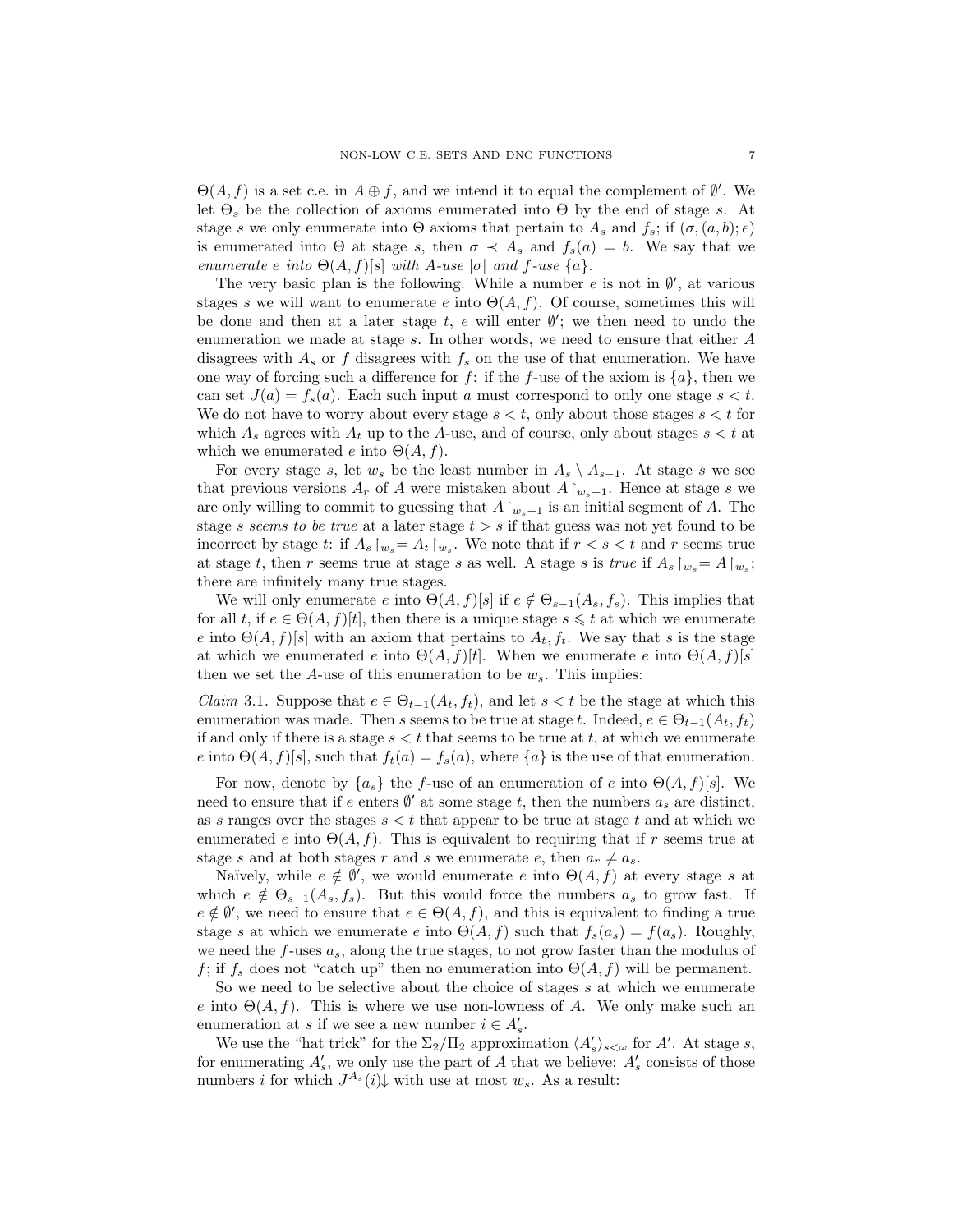(∗) If s appears true at stage t then  $A'_s \subseteq A'_t$ , and A' is the union of  $A'_s$  where s ranges over the true stages.

We only enumerate e into  $\Theta(A, f)[s]$  if  $A'_{s} \neq A'_{r}$  for every stage  $r < s$  that seems true at s and at which we enumerated e into  $\Theta(A, f)[r]$ . Of course it suffices to check only the last such stage. Roughly, this means that the  $f$ -uses  $a_s$  (which in the construction below are actually called  $a_{e,i_s}$ ) will grow inversely to the modulus of A'. Since  $A' >_{\text{T}} \emptyset'$  the modulus for f is slower than the modulus for A', and so will be able to catch up with the use. This will be formalised by a permitting argument (between  $A'$  and  $\emptyset'$ ).

*Construction.* As in the proof of Theorem [2.5,](#page-4-1) for each  $e < \omega$  we obtain a computable subset  $\{a_{e,i} : i < \omega\}$  of dom J that we control.

There is no interaction between the parts of the construction that deal with different  $e < \omega$ . So we fix e and describe the part of the construction that codes  $\emptyset'(e)$  into  $A \oplus f$ .

We let  $S = S(e)$  be the set of stages r at which we enumerate e into  $\Theta(A, f)$ . With every stage  $s \in S$  we will associate a number  $i_s = i_s(e)$ , which we define during the construction; this number will determine the f-use of the enumeration we make at stage s.

For  $s < \omega$ , we let  $S_s = S_s(e)$  be the set of stages  $r < s$  in S that seem true at stage s.

Stage s: If  $e \notin \emptyset_s'$  but  $e \notin \Theta_{s-1}(A_s, f_s)$ , let  $r = \max S_s$   $(r = 0$  if  $S_s$  is empty). If  $A'_s \neq A'_r$ , let  $i_s = \min A'_s \setminus A'_r$ . Enumerate e into  $\Theta(A, f)[s]$  with A-use  $w_s$  and  $f$ -use  $\{a_{e,i_s}\}.$ 

If  $e \in \mathcal{V}'_s \setminus \mathcal{V}'_{s-1}$  then for all  $r \in S_s$  we set  $J(a_{e,i_r}) = f_r(a_{e,i_r})$ . The following claim shows that following this instruction is possible.

*Claim* 3.2. Let  $s < \omega$ , and let  $r_0 < r_1$  be two stages in  $S_s$ . Then  $i_{r_0} \neq i_{r_1}$ .

*Proof.* The stage  $r_0$  appears to be true at stage  $r_1$ , so  $r_0 \in S_{r_1}$ . Let  $r = \max S_{r_1}$ . Note that  $r_0$  seems true at stage r as well, so  $r_0 \in S_r \cup \{r\}$ . We have  $A'_{r_0} \subseteq A'_r \subsetneq$  $A'_{r_1}$ , and  $i_{r_1} \in A'_{r_1} \setminus A'_r$  while  $i_{r_0} \in A'_{r_0}$ .

Verification. We show that  $\Theta(A, f)$  is the complement of  $\emptyset'$ .

Fixing e, we observe that Claim [3.1](#page-6-0) says that for  $s < \omega, e \in \Theta_{s-1}(A_s, f_s)$  if and only if there is an  $r \in S_s$  such that  $f_r(a_{e,i_r}) = f_s(a_{e,i_r}).$ 

We let  $S_{\omega}$  be the collection of true stages in S. Similarly to what we have at finite stages,  $e \in \Theta(A, f)$  if and only if there is a stage  $r \in S_\omega$  such that  $f_r(a_{e,i_r}) = f(a_{e,i_r}).$ 

**Lemma 3.3.** If  $e \in \emptyset'$  then  $e \notin \Theta(A, f)$ .

*Proof.* Suppose, for a contradiction, that  $e \in \Theta(A, f)$ ; let  $r \in S_{\omega}$  be such that  $f_r(a_{e,i_r}) = f(a_{e,i_r}).$ 

Let s be the stage at which e enters  $\emptyset'$ . So  $r < s$ , and r seems true at stage s, so  $r \in S_s$ . Let  $i = i_r(e)$ . At stage s we set  $J(a_{e,i}) = f_r(a_{e,i})$ . Then  $f_r(a_{e,i_r}) = f(a_{e,i_r})$ contradicts f being diagonally non-computable.

**Lemma 3.4.** If  $e \notin \emptyset'$  then  $e \in \Theta(A, f)$ .

*Proof.* The set  $S_{\omega}$  is finite if and only if  $e \in \Theta(A, f)$ . In one direction, this is immediate: if there is an  $r \in S_\omega$  with  $f_r(a_{e,i_r}) = f(a_{e,i_r})$  then once  $f_t(a_{e,i_r})$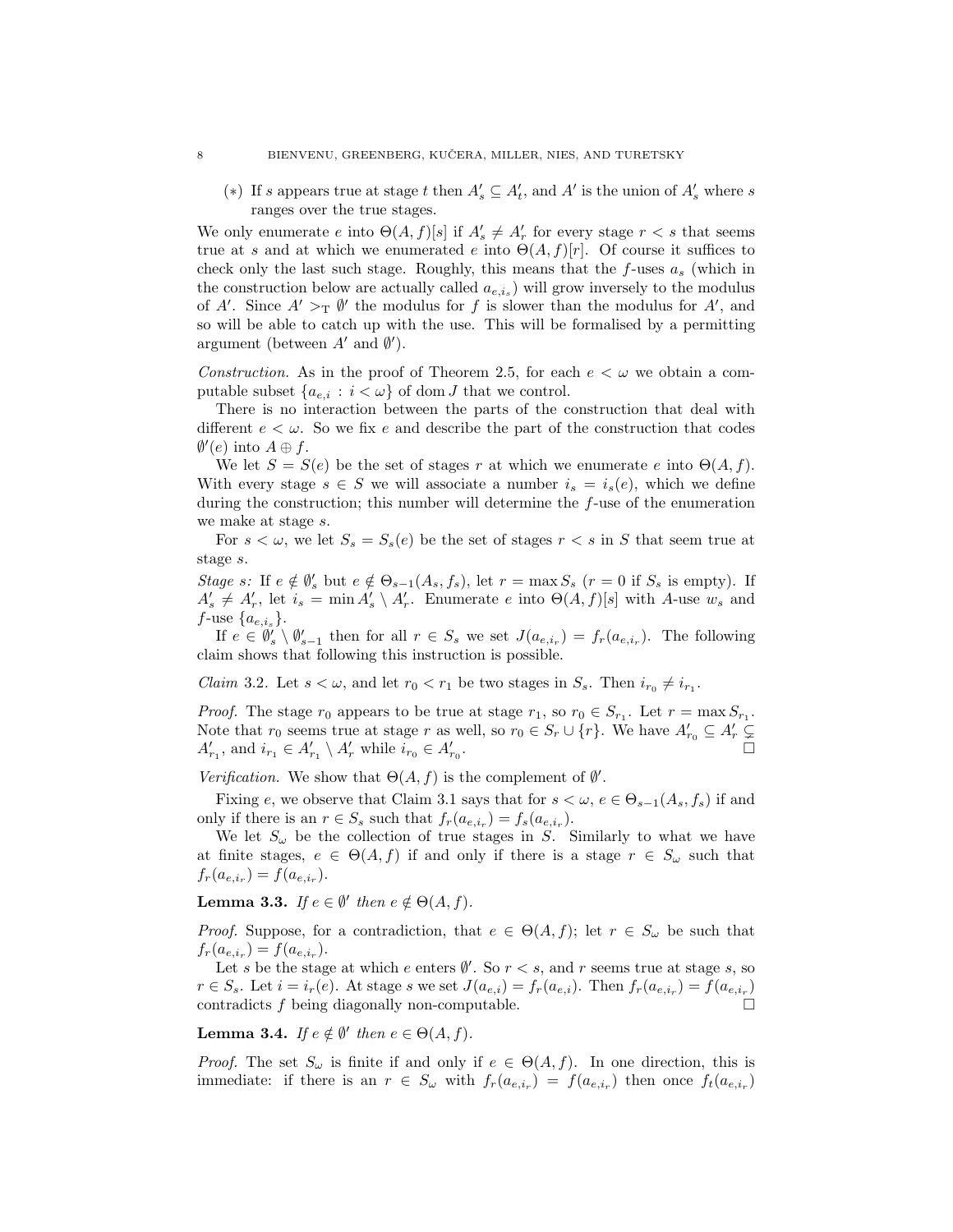<span id="page-8-2"></span>stabilises to  $f(a_{e,i_r})$ , for every true stage s we will have  $e \in \Theta_{s-1}(A_s, f_s)$  and so  $s \notin S$ , hence not in  $S_{\omega}$ .

In the other direction, suppose that  $S_{\omega}$  is finite; we argue that for some  $r \in S_{\omega}$ we have  $f_r(a_{e,i_r}) = f(a_{e,i_r})$ . If not, from some stage on we have  $f_t(a_{e,i_r}) \neq f_r(a_{e,i_r})$ for all  $r \in S_\omega$ . For any true stage  $s > \max S_\omega$  we have  $S_s = S_\omega$ . So for sufficiently late true stages s we have  $e \notin \Theta_{s-1}(A_s, f_s)$ . Because A' is infinite, for sufficiently late true stages s we have  $A'_s \neq A'_r$  for  $r = \max S_s$ . So a sufficiently late true stage will be in  $S_{\omega}$ , for a contradiction.

Suppose that  $e \notin \emptyset'$ ; we show that  $e \in \Theta(A, f)$ . Suppose for a contradiction that  $e \notin \Theta(A, f)$ , and thus that  $S_{\omega}$  is infinite. Fix a  $j \in A'$ , and let  $t \in S_{\omega}$  be least with  $j \in A_t^j$ . Then  $i_t \leq j$ , and since  $e \notin \Theta(A, f)$ , we see that  $f_t(a_{e,i_t}) \neq f(a_{e,i_t})$ .

Since  $\emptyset'$  can compute  $S_{\omega}$  and can tell if there is a future change in  $f_s(a_{e,k})$ , for any j,  $\emptyset'$  can effectively locate a stage  $s \in S_\omega$  such that  $f_t(a_{e,k}) = f(a_{e,k})$  for all  $t \geq s$  and all  $k \leq j$ . By the argument of the previous paragraph,  $j \in A'$  if and only if  $j \in A'_s$ . Thus  $\emptyset'$  can compute  $A'$ , a contradiction.

 $\Box$ 

## 4. Kolmogorov complexity

It is easy to see that there is a function  $g \equiv_{\mathrm{T}} \emptyset'$  such that every function that dominates g computes  $\emptyset'$ ; for example, we can take g to be the settling-time function for ∅ 0 . We can also take a so-called "busy-beaver" function.

<span id="page-8-1"></span>Lemma 4.1. Let  $g(n) = \min\{t \in \mathbb{N} : \forall s \geq t \ (K(s) > n)\}\)$ . Any function dominating g computes  $\emptyset'$ .

*Proof.* If n enters  $\emptyset'$  at stage s then  $K(s) \leqslant^+ K(n)$ . Let c be the constant witnessing this inequality. Then  $n \in \emptyset'$  if and only if  $n \in \emptyset'_{g(n+c)}$ . — Первый процесс в последник с процесс в последник с продавать в серверности с продавать не продавать не про<br>В серверности с продавать не продавать не продавать не продавать не продавать не продавать не продавать не про

Kjos-Hanssen, Merkle and Stephan [\[8\]](#page-10-15) showed an elegant characterization of DNC degrees in terms of Kolmogorov complexity.

<span id="page-8-0"></span>Proposition 4.2 (Kjos-Hanssen, Merkle, Stephan). A set A has DNC degree if and only if it computes a sequence  $\langle x_n \rangle_{n \leq \omega}$  such that  $K(x_n) \geq^+ n$ .

Proof. Kjos-Hanssen, Merkle and Stephan actually show this result with plain Kolmogorov complexity  $C$  instead of prefix-free Kolmogorov complexity. The argument given in [\[8\]](#page-10-15) applies to prefix-free complexity as well. For completeness of presentation we recall that argument.

First suppose that A computes a sequence  $\langle x_n \rangle_{n \leq \omega}$  with  $K(x_n) \geq n - c$  for some c. As we discussed in the proof of Proposition [2.4,](#page-4-0) if  $J(n)$  is defined, then  $K(J(n)) < 2 \log n + d$  for some fixed constant d. Let e be a constant such that  $n-c+e > 2 \log n+d$  for all n. The function f defined by  $f(n) = x_{n+e}$  satisfies, by assumption on the sequence  $\langle x_n \rangle_{n \leq \omega}$ ,  $K(f(n)) > n - c + e > 2 \log n + d$  and thus  $f(n) \neq J(n)$  for all n.

Conversely, let A be of DNC degree and  $f \leq T A$  a DNC function. By the recursion theorem, we control a computable subset  $\{a_{\sigma} : \sigma \in 2^{&\omega}\}\$  of the domain of the universal function  $J$ . Let  $\mathbb U$  be the universal prefix-free machine, and now we think of the elements in the range of U as strings in  $\omega^{\langle \omega \rangle}$ . For  $\sigma \in \text{dom}\, \mathbb{U}$ , if  $|\mathbb{U}(\sigma)| > a_{\sigma}$  then let  $J(a_{\sigma}) = (\mathbb{U}(\sigma))(a_{\sigma})$ ; otherwise,  $J(a_{\sigma})\uparrow$ .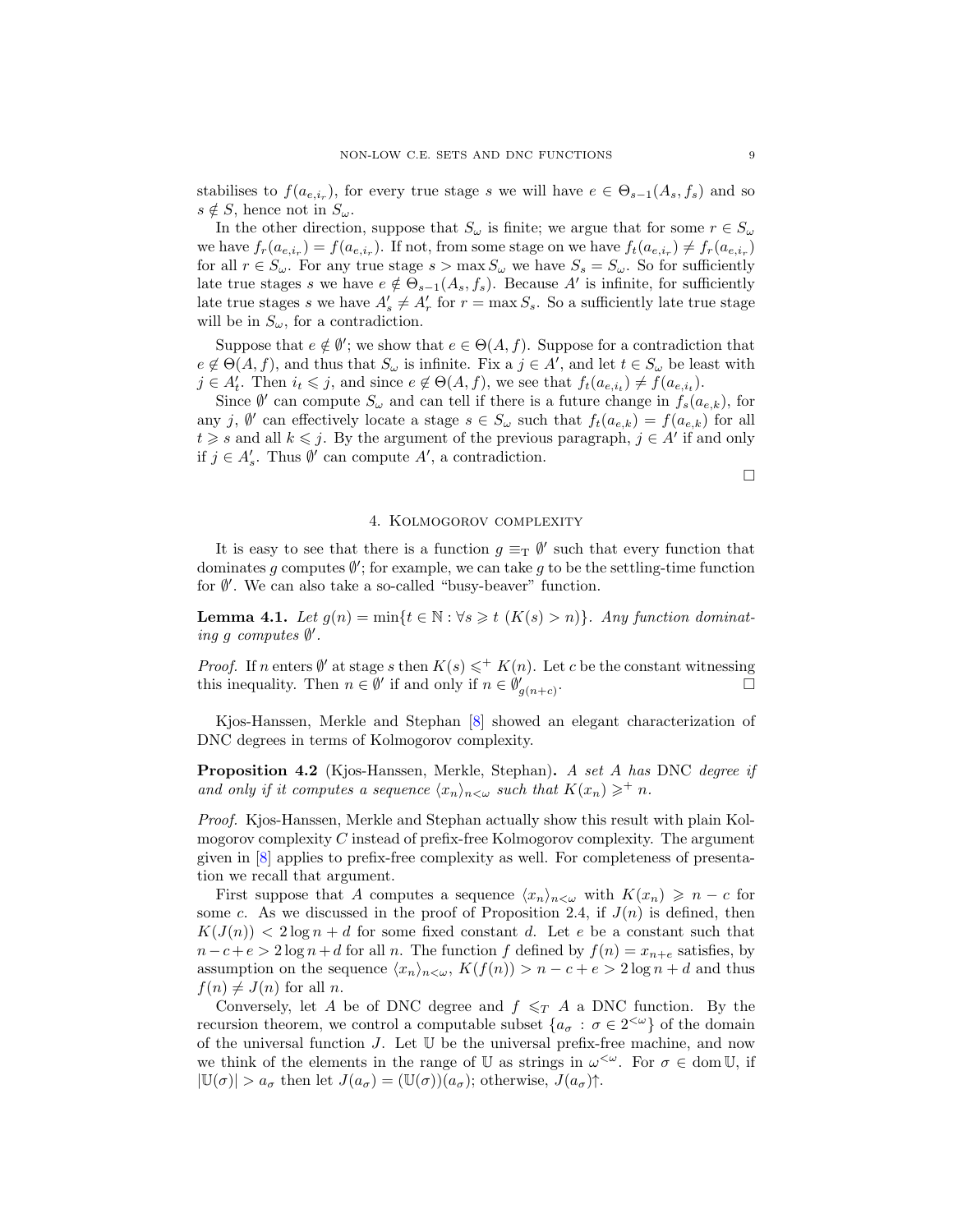For  $n < \omega$ , take  $\tau_n < f$  such that  $|\tau_n| > a_{\sigma}$  for all  $|\sigma| < n$ . Then  $K(\tau_n) \geq n$ , because we diagonalized against descriptions of length below n: if  $|\sigma| < n$  is in dom U, then either  $|\mathbb{U}(\sigma)| < |\tau_n|$ , or

$$
\tau_n(a_{\sigma}) = f(a_{\sigma}) \neq J(a_{\sigma}) = \mathbb{U}(\sigma)(a_{\sigma});
$$

in either case,  $\tau_n \neq \mathbb{U}(\sigma)$ .

Using Proposition [4.2,](#page-8-0) we can translate the arguments of Section [2](#page-3-2) to the language of Kolmogorov complexity. The proofs we obtain have a different flavor. The following proposition is essentially equivalent to Theorem [2.5.](#page-4-1)

<span id="page-9-0"></span>**Proposition 4.3.** Let A be a c.e. set. Suppose that for every  $\Delta_2^0$  sequence  $\langle x_n \rangle_{n < \omega}$ we have  $K^A(x_n) \ngeq^+ n$ . Then A joins every  $\Delta_2^0$  DNC function to  $\emptyset$ .

*Proof.* Let f be a  $\Delta_2^0$  DNC function. By Proposition [4.2,](#page-8-0) f computes a sequence  $\langle x_n \rangle_{n \leq \omega}$  such that  $K(x_n) \geq n$  for all n. We fix such a sequence.

We show how to use the oracle  $A \oplus \langle x_n \rangle$  to dominate the function g of Lemma [4.1.](#page-8-1) As the overgraph of  $K^A$  is A-enumerable, given  $e < \omega$ , we can  $A \oplus \langle x_n \rangle$ -effectively find an  $n = n(e)$  such that  $K^A(x_n) < n-e$ . Having found n, we let  $t(e)$  be the least stage t at which we see that  $K^A(x_n)[t] < n - e$  via an A-correct computation. We claim that for some constant d, which does not depend on e, we have  $K(s) \geqslant e - d$ for all  $s \geq t(e)$ . Since  $e \mapsto t(e + d)$  is  $(A \oplus X)$ -computable and by the above dominates the function g of Lemma [4.1,](#page-8-1) this will be sufficient to get  $A \oplus X \geq_T \emptyset'$ .

Let  $s \geq t(e)$ , and let  $n = n(e)$ . Then  $K^A(x_n)[s] < n - e$ . We claim that  $K(x_n) \leqslant^+ (n-e) + K(s)$ , with the constant not depending on s or e. Suppose that  $\mathbb{U}^A(\sigma)[s] \downarrow = x_n$  with  $|\sigma| < n - e$ . Then *effectively*, given a description for s concatenated with  $\sigma$ , we first find s and  $\sigma$ , and output  $\mathbb{U}^{\tilde{A}}(\sigma)[s]$ .

Finally, since  $K(x_n) \geq n$ , we see immediately that  $K(x_n) \leq \frac{m}{2}$   $(n-e) + K(s)$ implies that  $K(s) \geq^+ e$  as required.

Combining Proposition [4.3](#page-9-0) with the following proposition gives us, essentially, the first proof of Theorem [1.2.](#page-1-0) The proposition is very similar to Proposition [2.7.](#page-5-0) However, here we give a direct argument, inspired by the one in Section [3.](#page-5-1)

**Proposition 4.4.** Let  $A \in 2^{\omega}$  be a set that is not generalized low. Then for any  $\Delta_2^0$  sequence  $\langle x_n \rangle_{n<\omega}$ ,  $K^A(x_n) \ngeq^+ n$ .

*Proof.* Fix a  $\Delta_2^0$  sequence  $\langle x_n \rangle_{n \leq \omega}$ . We need to show that for all e there is an n such  $K^A(x_n) \leq n - e$ . Via the coding theorem, it is equivalent to build a lower A-c.e. discrete measure m such that for all e there is an n such that  $m(x_n) \geq 2^{e-n}$ . This is done independently for each  $e$ . That is, uniformly in  $e$ , we define a lower A-c.e. discrete measure  $m_e$ , whose total weight  $\sum_{k\leq \omega} m_e(k)$  is bounded by  $2^{-e}$ ; we then let  $m = \sum_{e < \omega} m_e$ . Fulfilling the requirement for e will be done by ensuring that  $m_e(x_n) \geq 2^{e-n}$  for some n. We use permitting between A' and  $A \oplus \emptyset'$  to show that attempts at compression must sometimes succeed.

Let  $\langle x_{n,s} \rangle$  be a computable approximation for  $\langle x_n \rangle$ . Also, fix an A-computable enumeration  $\langle A'_s \rangle_{s<\omega}$  of A'.

We define  $m_e$  as follows. If  $n > 2e$  enters A' at stage s, then we increase  $m_e(x_{n,s})$ by  $2^{e-n}$ .

First we observe that indeed the total mass of  $m_e$  is bounded by  $2^{-e}$ . Each number *n* enters A' at most once, and so the total mass is bounded by  $2^e \cdot \sum_{n>2e} 2^{-n} \leq$  $2^{e-2e}$  as required.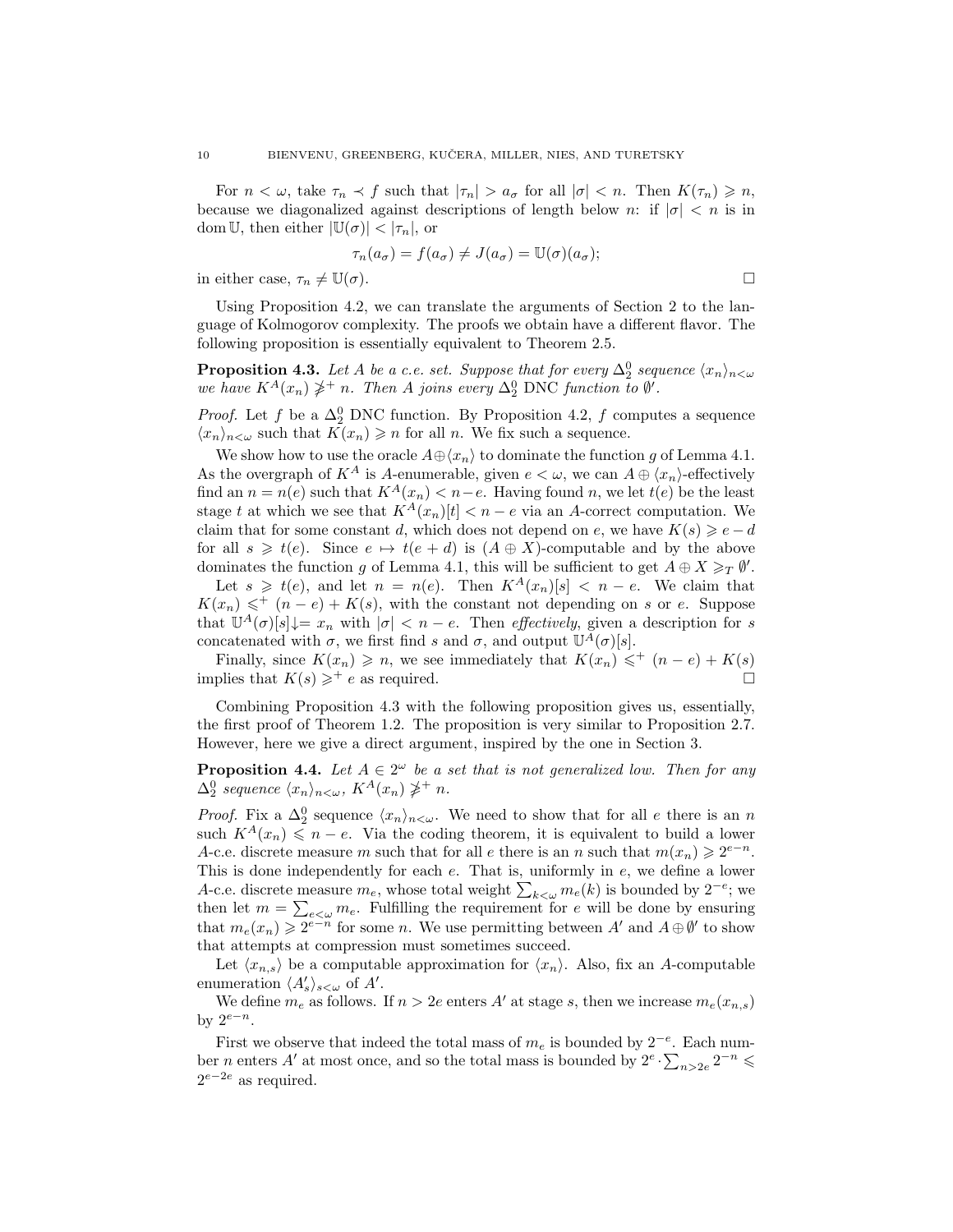Next we show that there is an n such that  $m_e(x_n) \geq 2^{e-n}$ . Suppose not; we show how to compute A' from  $A \oplus \emptyset'$ . To decide if  $n \in A'$ , find a stage s such that  $x_{n,t} = x_n$  for all  $t \geqslant s$ . We claim that  $n \in A'$  if and only if  $n \in A'_{s}$ . For if n enters A' at a stage  $t > s$ , then at that stage we add a mass of  $2^{e-n}$  to  $m_e(x_n)$ , which contradicts our assumption.

Weaker variants of Theorem [1.2](#page-1-0) can be proved quickly using Proposition [4.3.](#page-9-0) We give an example. Recall that a set A is LR-hard if and only if  $K^A \leqslant^+ K^{\emptyset'}$ . There are incomplete, LR-hard c.e. sets.

# <span id="page-10-6"></span>**Theorem 4.5.** Every LR-hard c.e. set joins every  $\Delta_2^0$  DNC function to  $\emptyset'$ .

*Proof.* Let A be LR-hard. We verify the condition of Proposition [4.3.](#page-9-0) Let  $\langle x_n \rangle$  be  $\Delta_2^0$ . Since  $\emptyset'$  computes the sequence  $\langle x_n \rangle$ , we have  $K^{\emptyset'}(x_n) \leqslant^+ K^{\emptyset'}(n) \leqslant^+ 2 \log_2 n$ . Hence  $K^A(x_n) \leqslant^+ 2 \log_2 n$ ; and  $\lim_{n \to \infty} (n - 2 \log n) = \infty$ .

A similar argument can be extended to all superhigh sets, and a bit more. The condition we use is  $K^A \leqslant^+ h(K^{\emptyset'})$  for a computable or even  $\Delta_2^0$  function h.

### **REFERENCES**

- <span id="page-10-1"></span>[1] Marat M. Arslanov. Some generalizations of a fixed-point theorem. Izv. Vyssh. Uchebn. Zaved. Mat., 5:9–16, 1981. English translation: Soviet Math. (Iz. VUZ), 1981, 25:5, 1–10. [2,](#page-1-2) [6](#page-5-2)
- <span id="page-10-7"></span>[2] Adam R. Day and Joseph S. Miller. Randomness for non-computable measures. Transactions of the American Mathematical Society, to appear. [4](#page-3-3)
- <span id="page-10-5"></span>[3] Adam R. Day and Jan Reimann. Independence, relative randomness, and PA degrees. To apeear in Notre Dame Journal of Formal Logic, 201x. [2,](#page-1-2) [4](#page-3-3)
- <span id="page-10-10"></span>[4] R. Downey and D. Hirschfeldt. Algorithmic randomness and complexity. Springer-Verlag, Berlin, 2010. 855 pages. [5](#page-4-2)
- <span id="page-10-13"></span>[5] Denis R. Hirschfeldt, André Nies, and Frank Stephan. Using random sets as oracles. Journal of the London Mathematical Society (2), 75(3):610–622, 2007. [5](#page-4-2)
- <span id="page-10-0"></span>[6] Carl G. Jockusch, Jr. Degrees of functions with no fixed points. In Logic, methodology and philosophy of science, VIII (Moscow, 1987), volume 126 of Stud. Logic Found. Math., pages 191–201. North-Holland, Amsterdam, 1989. [2](#page-1-2)
- <span id="page-10-2"></span>[7] Carl Jockusch Jr., Manuel Lerman, Robert I. Soare, and Robert Solovay. Recursively enumerable sets modulo iterated jumps and extensions of Arslanov's completeness criterion. Journal of Symbolic Logic, 54(4):1288–1323, 1989. [2](#page-1-2)
- <span id="page-10-15"></span>[8] Bjørn Kjos-Hanssen, Wolfgang Merkle, and Frank Stephan. Kolmogorov complexity and the recursion theorem. Trans. Amer. Math. Soc., 363(10):5465–5480, 2011. [9](#page-8-2)
- <span id="page-10-9"></span>[9] Antonín Kučera. Measure,  $\Pi_1^0$ -classes and complete extensions of PA. In Recursion theory week (Oberwolfach, 1984), volume 1141 of Lecture Notes in Math., pages 245–259. Springer, Berlin, 1985. [5](#page-4-2)
- <span id="page-10-3"></span>[10] Antonin Kučera. An alternative, priority-free, solution to Post's problem. In Mathematical Foundations of Computer Science, 1986 (Bratislava, 1986), volume 233 of Lecture Notes in Comput. Sci., pages 493–500. Springer, Berlin, 1986. [2](#page-1-2)
- <span id="page-10-4"></span>[11] Antonin Kučera. On the role of  $0'$  in recursion theory. In Logic colloquium '86 (Hull, 1986), volume 124 of Stud. Logic Found. Math., pages 133–141. North-Holland, Amsterdam, 1988. [2](#page-1-2)
- <span id="page-10-11"></span>[12] A. Nies. Computability and randomness, volume 51 of Oxford Logic Guides. Oxford University Press, Oxford, 2009. [5](#page-4-2)
- <span id="page-10-12"></span>[13] André Nies. Lowness properties and randomness. Advances in Mathematics, 197(1):274–305, 2005. [5](#page-4-2)
- <span id="page-10-14"></span>[14] Andr´e Nies, Frank Stephan, and Sebastiaan A. Terwijn. Randomness, relativization and Turing degrees. J. Symbolic Logic, 70(2):515–535, 2005. [6](#page-5-2)
- <span id="page-10-8"></span>[15] Stephen G. Simpson. Degrees of unsolvability: A survey of results. In J. Barwise, editor, Handbook of Mathematical Logic, pages 631–652. North-Holland, Amsterdam, 1977. [5](#page-4-2)